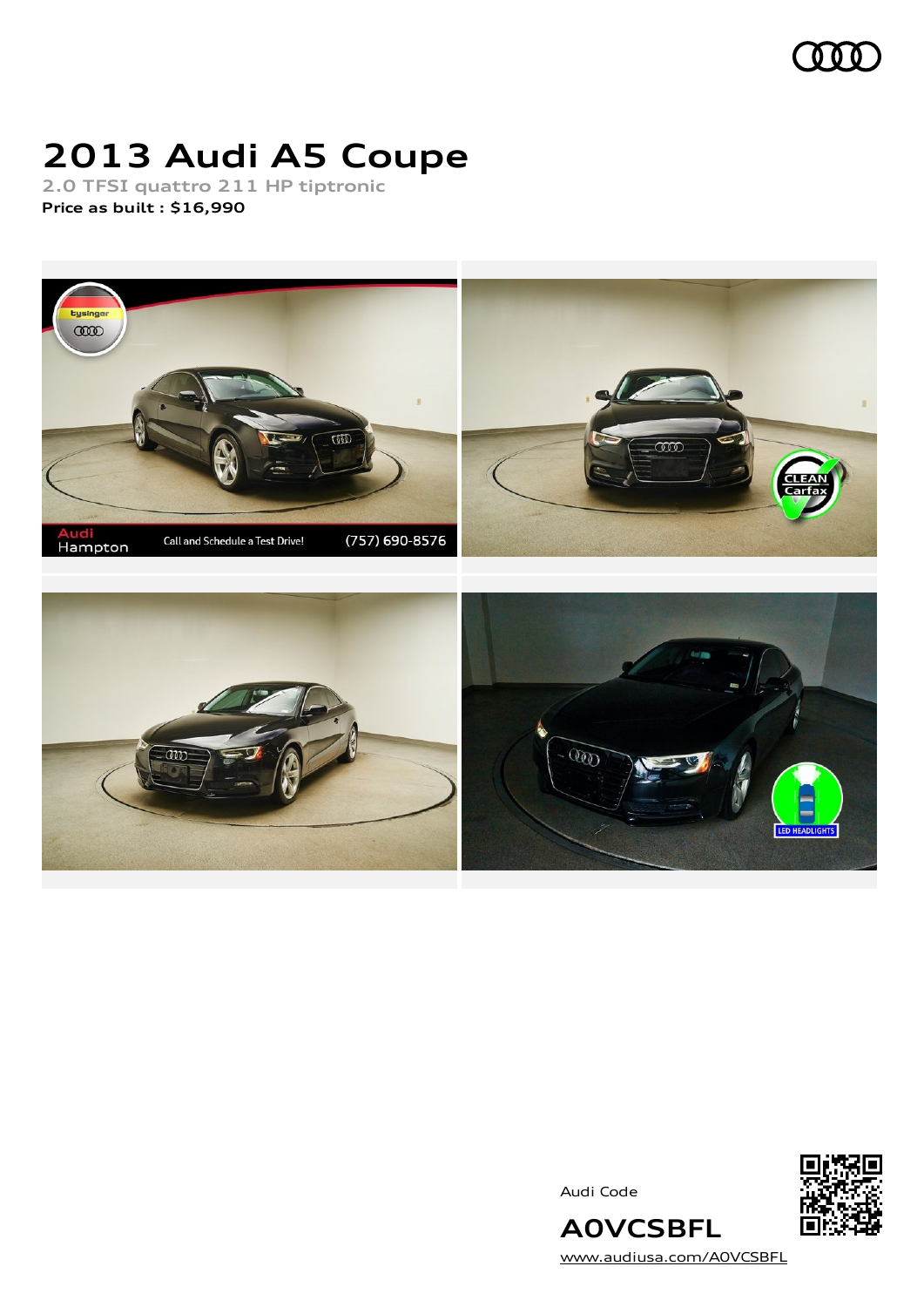## **Summary**

**Audi 2013 Audi A5 Coupe** 2.0 TFSI quattro 211 HP tiptronic

**Price as buil[t](#page-9-0)** \$16,990

### **Exterior colour**

Phantom Black pearl

### **Interior colour**

### **Technical Specifications**

| Engine type                  | Four-cylinder                                 |
|------------------------------|-----------------------------------------------|
| stroke                       | Displacement/Bore and 1,984/82.5 x 92.8 cc/mm |
| Max. output                  | $({1})/{2}$ HP                                |
| Torque                       | /{1} lb-ft@rpm                                |
| Top track speed              | 130 mph mph                                   |
| Acceleration (0 - 60<br>mph) | 6.2 sec. seconds                              |



### **Further Information**

| Type of vehicle | Used car     |
|-----------------|--------------|
| Mileage         | 87,206 miles |
| Warranty        | No           |

### **Audi Code** A0VCSBFL

**Your configuration on www.audiusa.com** [www.audiusa.com/A0VCSBFL](https://www.audiusa.com/A0VCSBFL)

**Commission number** cca536860a0e09a90156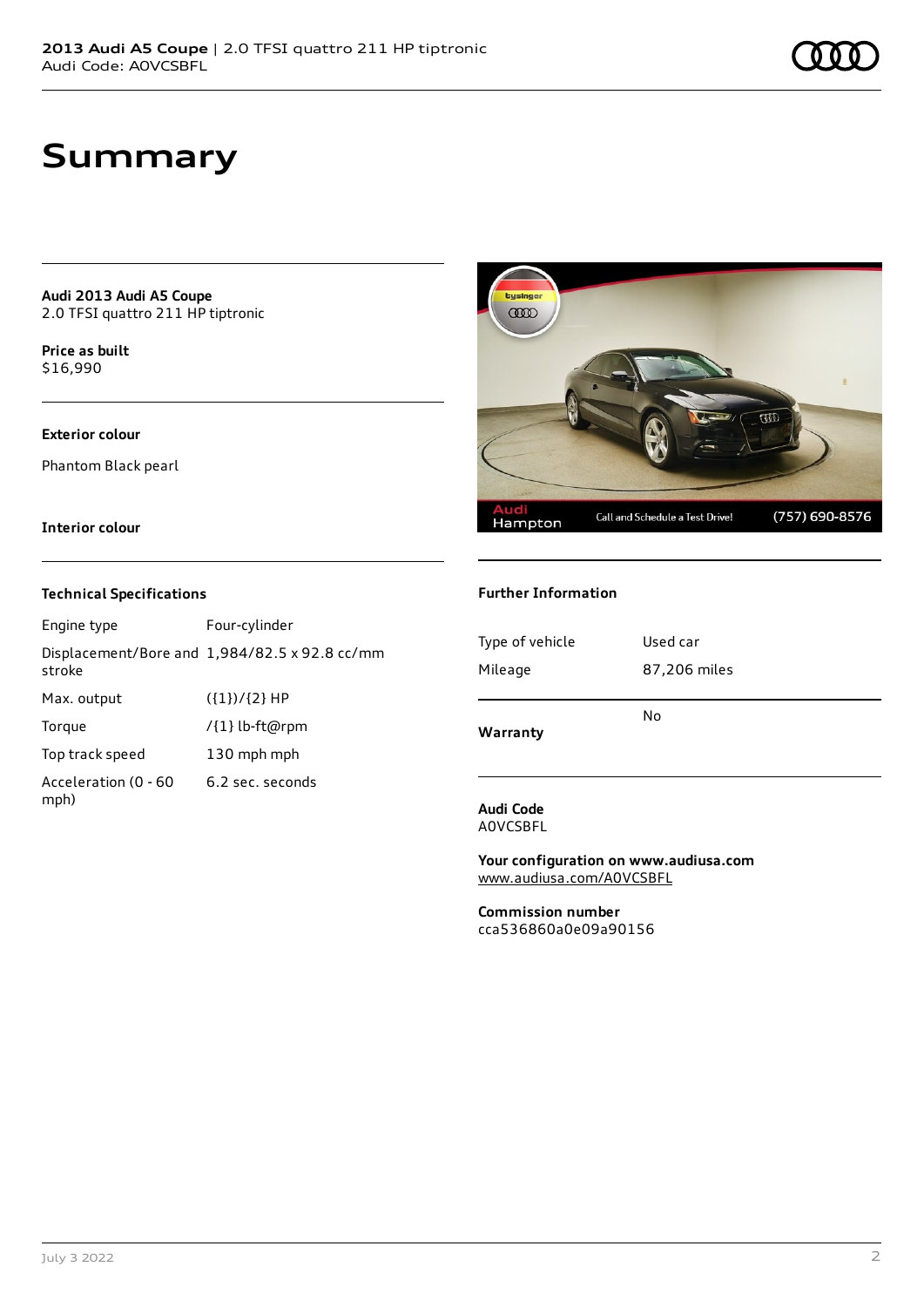# **Equipment**

Phantom Black pearl

Garage door opener (HomeLink®)

Xenon plus headlights with LED daytime running light technology

Audi automatic headlamp leveling

LED tailights

18" 5-arm dynamic design wheels with 245/40 all-season tires

Heated front seats

Audi music interface with iPod® integration

Bluetooth® wireless technology preparation for mobile phone

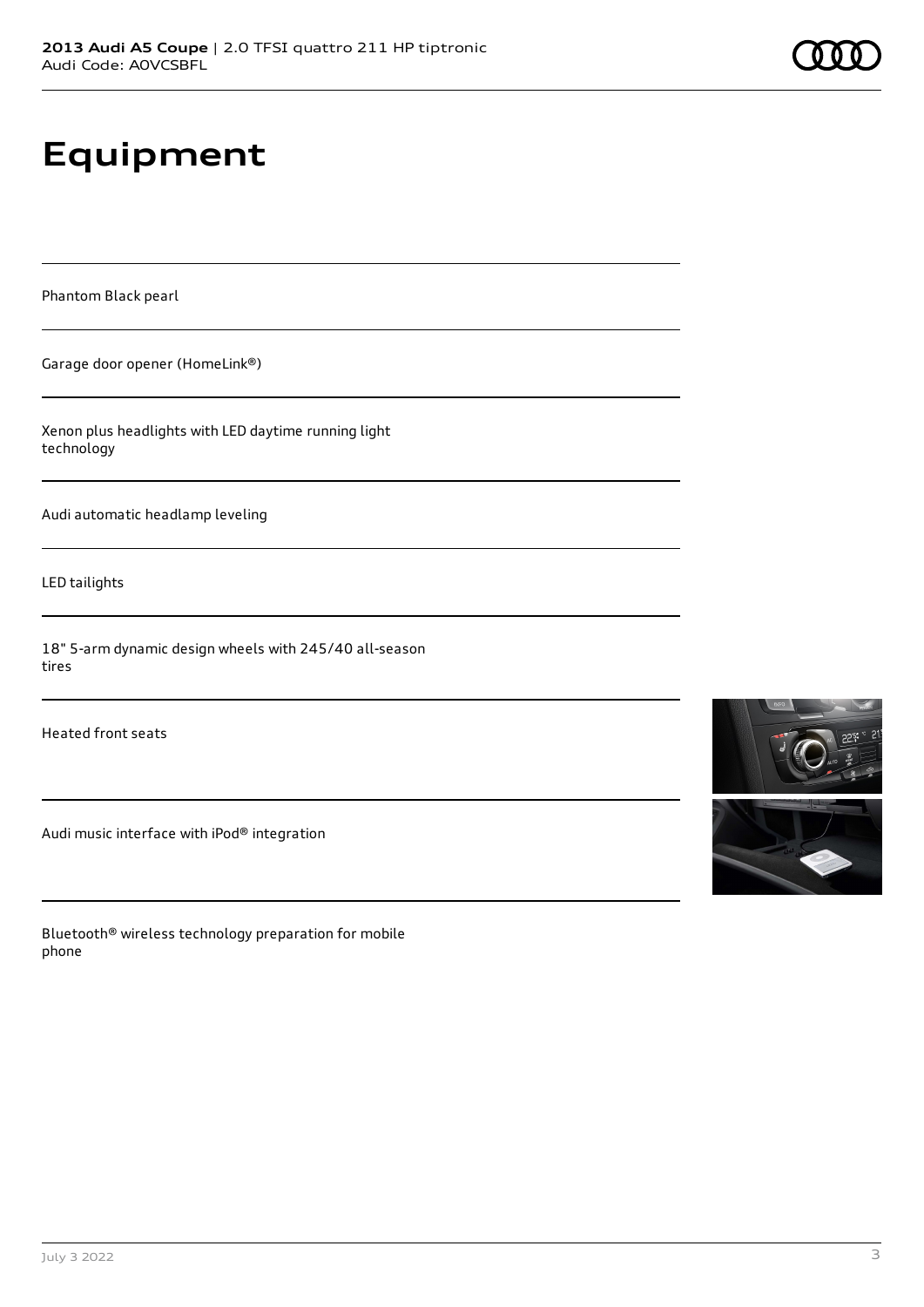## **Standard features**

### **Safety and Security**

| UH <sub>1</sub><br>Electromechanical parking brake<br>8T 1<br>Cruise control with coast, resume and<br>accelerate features<br>6Y8<br>Cruise control speed limit system<br>OZ7<br>Tilt and telescopic manually adjustable<br>steering column<br>7K6<br>Tire-pressure monitoring system<br>4X3<br>Missing text.<br>Heated windshield washer nozzles<br>8N6<br>412<br>Power central locking system with safety<br>unlock feature if airbags deploy | 4UB | Driver and front passenger dual-stage<br>airbags, thorax side airbags, knee airbags,<br>and Sideguard® head curtain airbags |
|-------------------------------------------------------------------------------------------------------------------------------------------------------------------------------------------------------------------------------------------------------------------------------------------------------------------------------------------------------------------------------------------------------------------------------------------------|-----|-----------------------------------------------------------------------------------------------------------------------------|
|                                                                                                                                                                                                                                                                                                                                                                                                                                                 |     |                                                                                                                             |
|                                                                                                                                                                                                                                                                                                                                                                                                                                                 |     |                                                                                                                             |
|                                                                                                                                                                                                                                                                                                                                                                                                                                                 |     |                                                                                                                             |
|                                                                                                                                                                                                                                                                                                                                                                                                                                                 |     |                                                                                                                             |
|                                                                                                                                                                                                                                                                                                                                                                                                                                                 |     |                                                                                                                             |
|                                                                                                                                                                                                                                                                                                                                                                                                                                                 |     |                                                                                                                             |
|                                                                                                                                                                                                                                                                                                                                                                                                                                                 |     |                                                                                                                             |
|                                                                                                                                                                                                                                                                                                                                                                                                                                                 |     |                                                                                                                             |

### **Interior**

| 6N)             | Power windows with one-touch up/down<br>operation and pinch protection |
|-----------------|------------------------------------------------------------------------|
| 9AQ             | Three-zone automatic climate control                                   |
| 412             | Without auto-dimming interior mirror with<br>compass                   |
| QQ1             | Interior lights in overhead console with front<br>map lights           |
| 1 XW            | Three-spoke multifunction sport steering<br>wheel                      |
| 6E3             | Front centre armrest                                                   |
| 7F <sub>9</sub> | Plastic/leather gearshift knob/handle                                  |
| 3 K A           | Split folding rear seatbacks                                           |
| N1F             | Leather seating surfaces                                               |
| 5MU             | Aluminum Trigon inlay                                                  |

### **Exterior**

| 0PO   | Dual exhaust outlets                                                                                                                           |
|-------|------------------------------------------------------------------------------------------------------------------------------------------------|
| 6XD   | Power-adjustable heated exterior side<br>mirrors                                                                                               |
| 1S1   | Tool kit in storage compartment in trunk                                                                                                       |
| 1 B A | Five-link front suspension with upper and<br>lower control arms, stabilizer bar and<br>individual, gas-charged coil springs/shock<br>absorbers |
| HM3   | All-weather tires 245/40 R 18 93H (NAR)                                                                                                        |
| 4KC   | Side and rear windows in heat-insulatingglass                                                                                                  |
| 47R   | Aluminum trim around exterior windows                                                                                                          |
|       |                                                                                                                                                |

### **Infotainment and Driver Assistance**

| 9VD | Audi concert radio with ten speakers and<br>single CD player with MP3 playback capability |
|-----|-------------------------------------------------------------------------------------------|
| 907 | Multi-function display/on-board computer                                                  |
| 8UQ | Audi music interface with iPod® integration                                               |

### **Interior**

| QE1 | Storage nets in backs of front seats |
|-----|--------------------------------------|
| 3FC | Panoramic tilting sunroof            |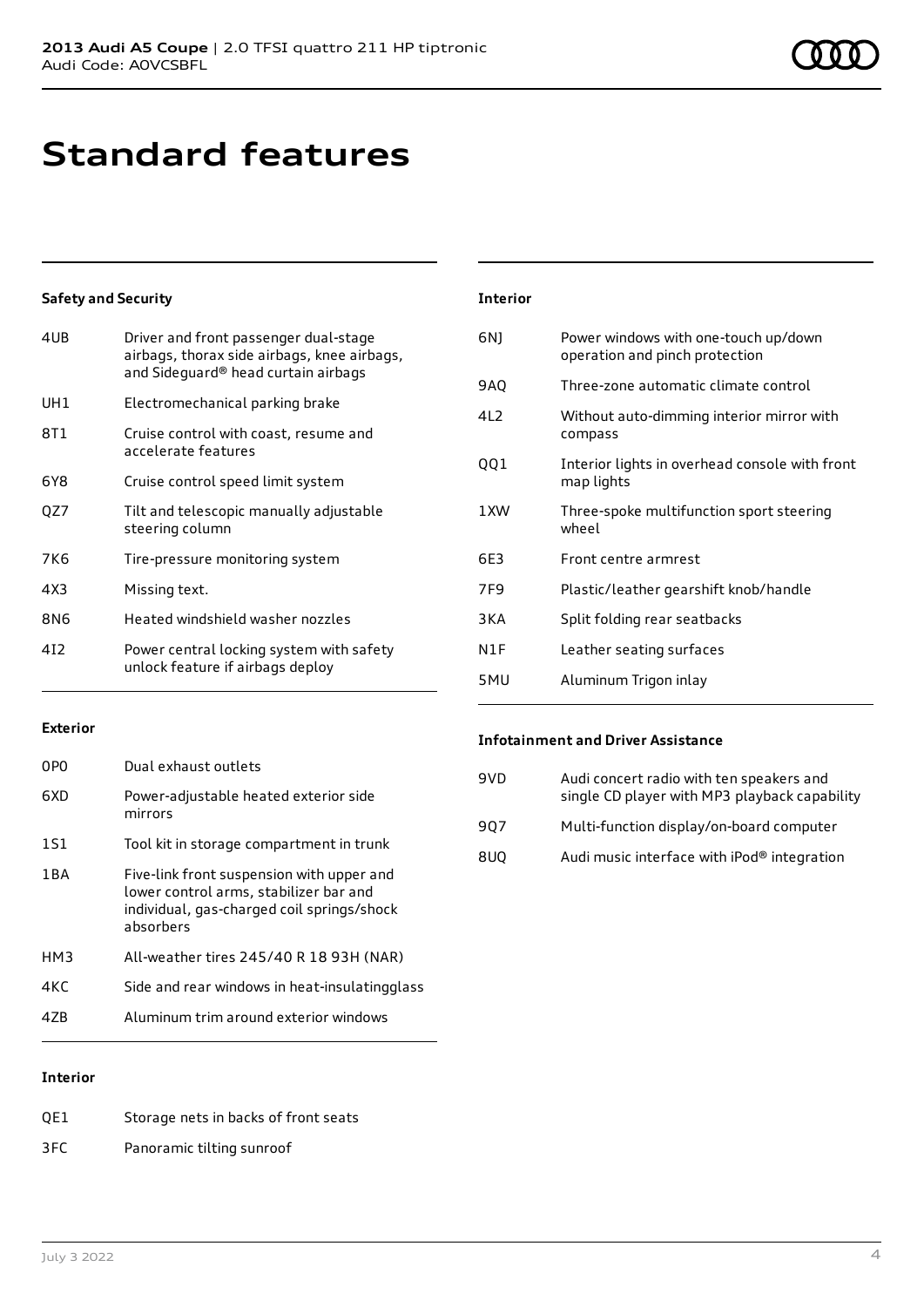## **Dealer remarks**

Loaded! Clean Carfax! Rare find!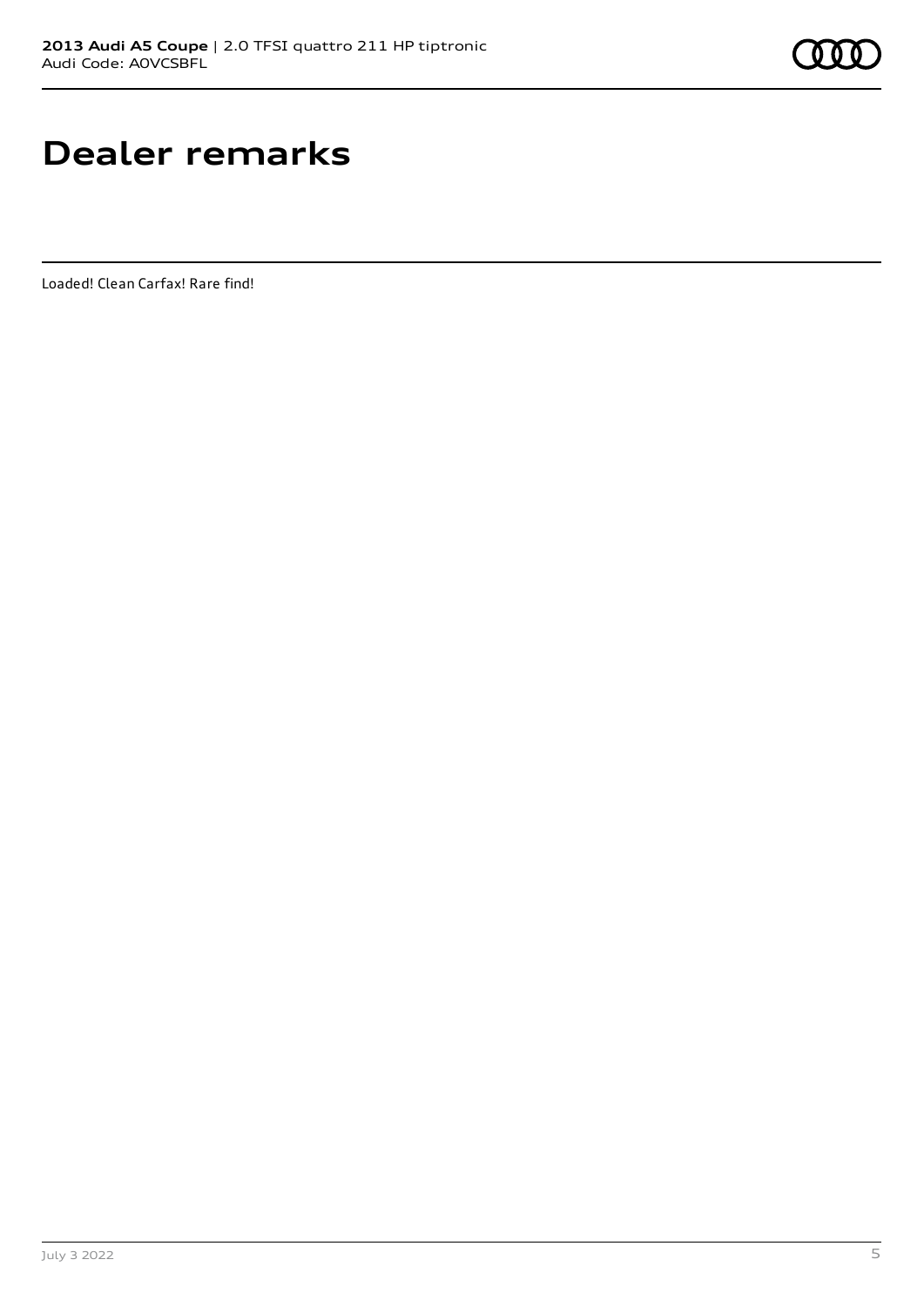## **Technical Specifications**

### **Engineering | Performance**

| Engine type                                | Four-cylinder                                 |
|--------------------------------------------|-----------------------------------------------|
| Acceleration (0 - 60<br>mph)               | 6.2 sec. seconds                              |
| Max. output                                | $({1})/{2}$ HP                                |
| Engine block                               | Cast iron                                     |
| Induction/fuel injection Turbocharged/FSI® |                                               |
| Cylinder head                              | Aluminum alloy                                |
| Max. output ps/hp                          | 211@4,300@rpm                                 |
| stroke                                     | Displacement/Bore and 1,984/82.5 x 92.8 cc/mm |
| Top track speed                            | 130 mph mph                                   |
| Torque                                     | /{1} lb-ft@rpm                                |
| Valvetrain                                 | 16-valve DOHC with valvelift<br>system        |

### **Electrical system**

| Alternator | 14 Volts - 150 amp |
|------------|--------------------|
| Battery    | 12 Volts - 80 amp  |

### **Transmission | Drivetrain**

| 0.667 |
|-------|
| 1.000 |
| 2.848 |
| 0.839 |
| 1.667 |
| 1.285 |
| 3.143 |
| 2.106 |
| 3.317 |
| 4.714 |
|       |

### **Steering**

| Steering type                             | Electromechanical power steering<br>system |
|-------------------------------------------|--------------------------------------------|
| Turning diameter, curb-37.4 ft<br>to-curb |                                            |
| Steering ratio                            | 15.9:1                                     |
|                                           |                                            |

### **Suspension**

| Front axle | Five-link front suspension       |
|------------|----------------------------------|
| Rear axle  | Trapezoidal-link rear suspension |

### **Brakes**

| <b>Front brakes</b> | 12.6 (ventilated) in |
|---------------------|----------------------|
| Rear brakes         | $11.8$ (solid) in    |

## **(1/2)**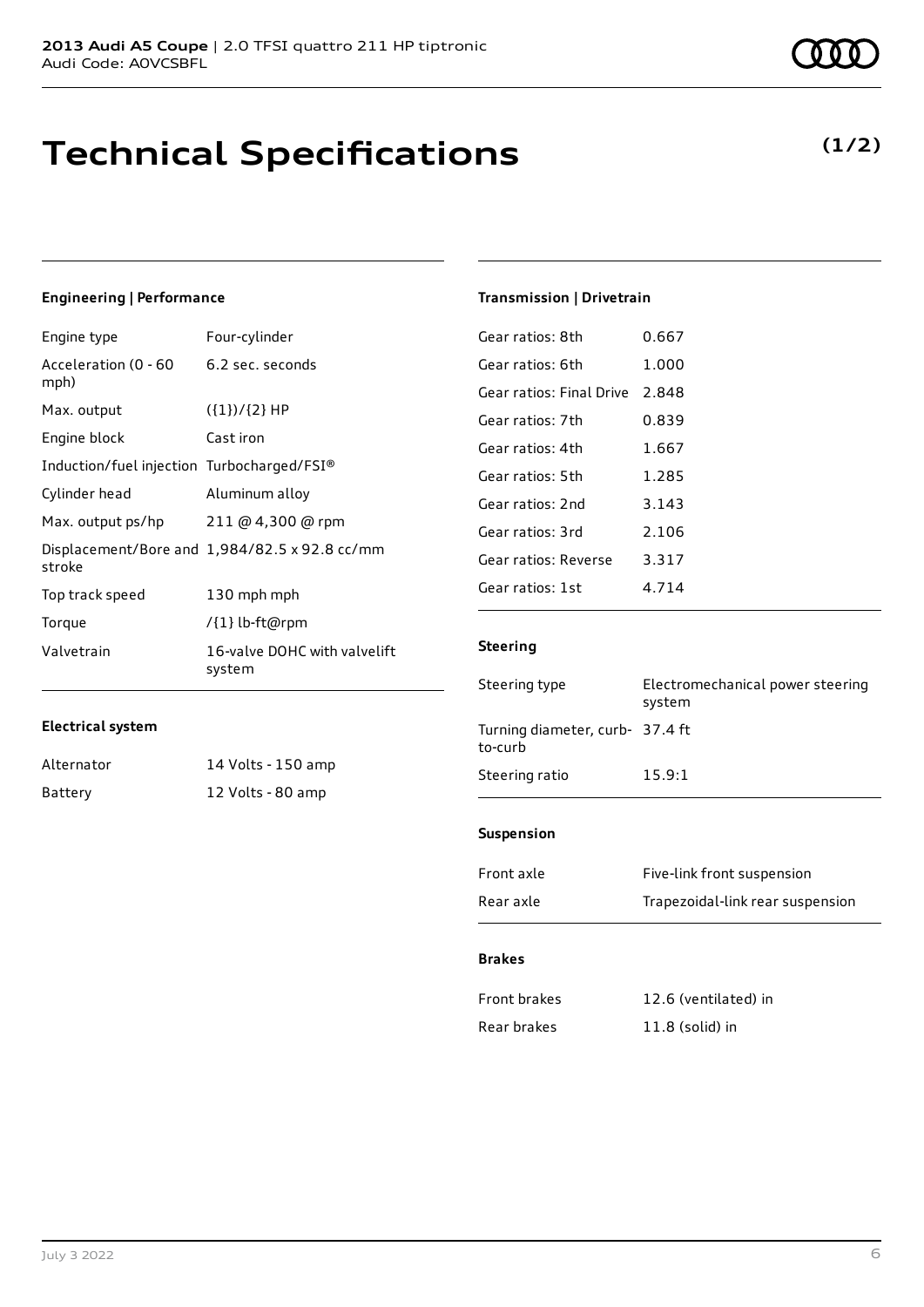## **Technical Specifications**

### **Body**

## Material Fully galvanized steel unibody with multistep anti-corrosion protection **Warranty | Maintenance**

| Warranty    | 4-Year/50,000 mile new vehicle<br>limited warranty                                       |
|-------------|------------------------------------------------------------------------------------------|
| Maintenance | 12-Month/5,000 mile (whichever<br>occurs first) NO CHARGE first<br>scheduled maintenance |

### **Exterior Measurements**

| Height                           | 54 in    |
|----------------------------------|----------|
| Overall width without<br>mirrors | 73.0 in  |
| Length                           | 182.1 in |
| Wheelbase                        | 108.3 in |
| Drag coefficient                 | .32 Cw   |
| Overall width with<br>mirrors    | 79.5 in  |
| Track rear                       | 62.1 in  |
| <b>Track front</b>               | 62.6 in  |
| Curb weight                      | 3.681 lb |

### **Interior measurements**

| Seating capacity                          | 4                 |
|-------------------------------------------|-------------------|
| Shoulder room, rear                       | 52.8 in           |
| Head room with front<br>sunroof           | $39.1$ in         |
| Leg room, rear                            | 31.7 in           |
| Shoulder room, front                      | 54.3 in           |
| Head room with rear<br>sunroof            | 36.0 in           |
| Head room, rear                           | 36.0 in           |
| Leg room, front                           | 41.3 in           |
| Head room, front                          | 37.9 in           |
| Cargo volume, rear<br>seatbacks up/folded | 12.2 cu ft, cu ft |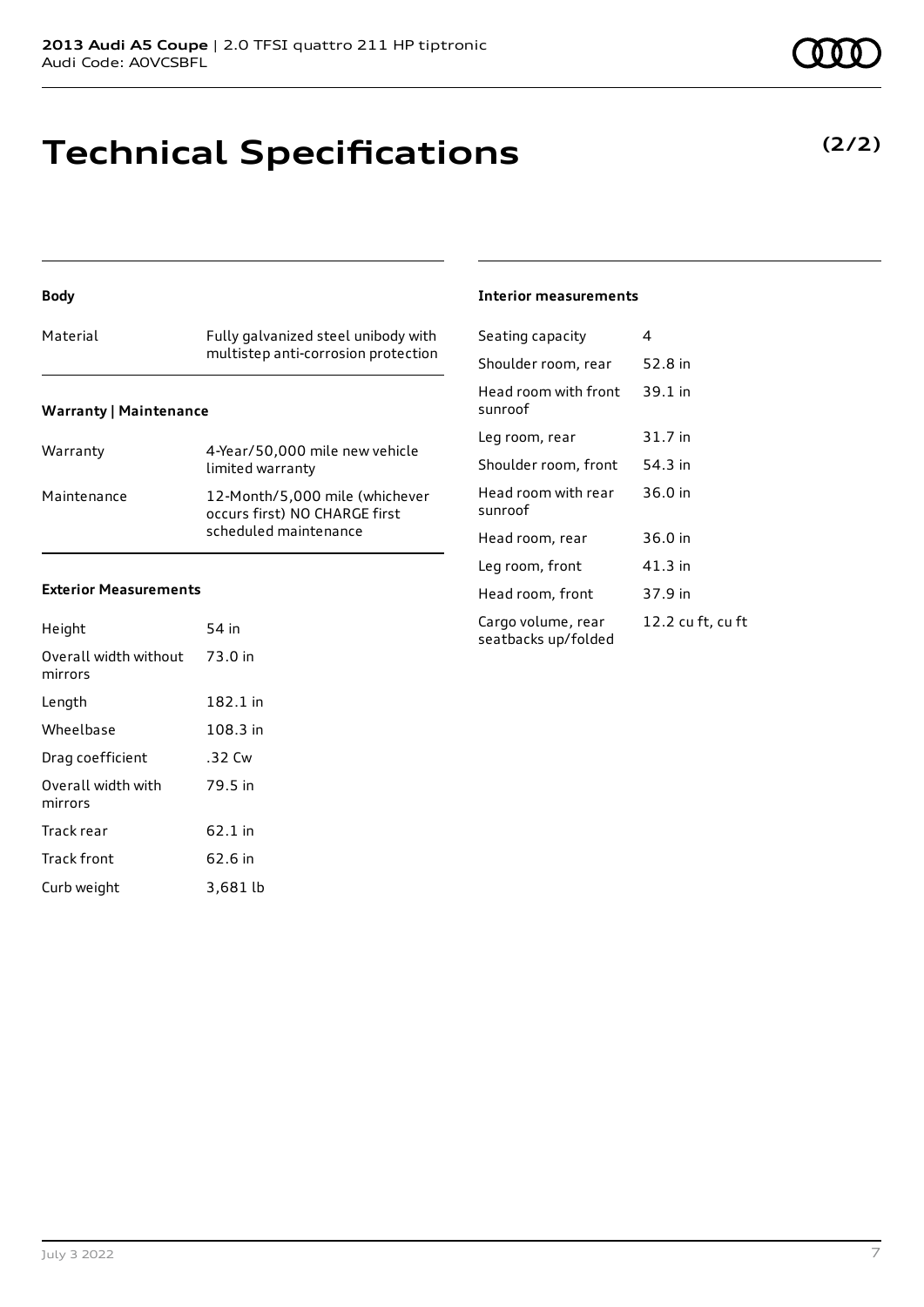## **Consumption- and emission**

### **Consumption by NEDC**

| urban       | 20 mpg |
|-------------|--------|
| extra-urban | 29 mpg |
| combined    | 24 mpg |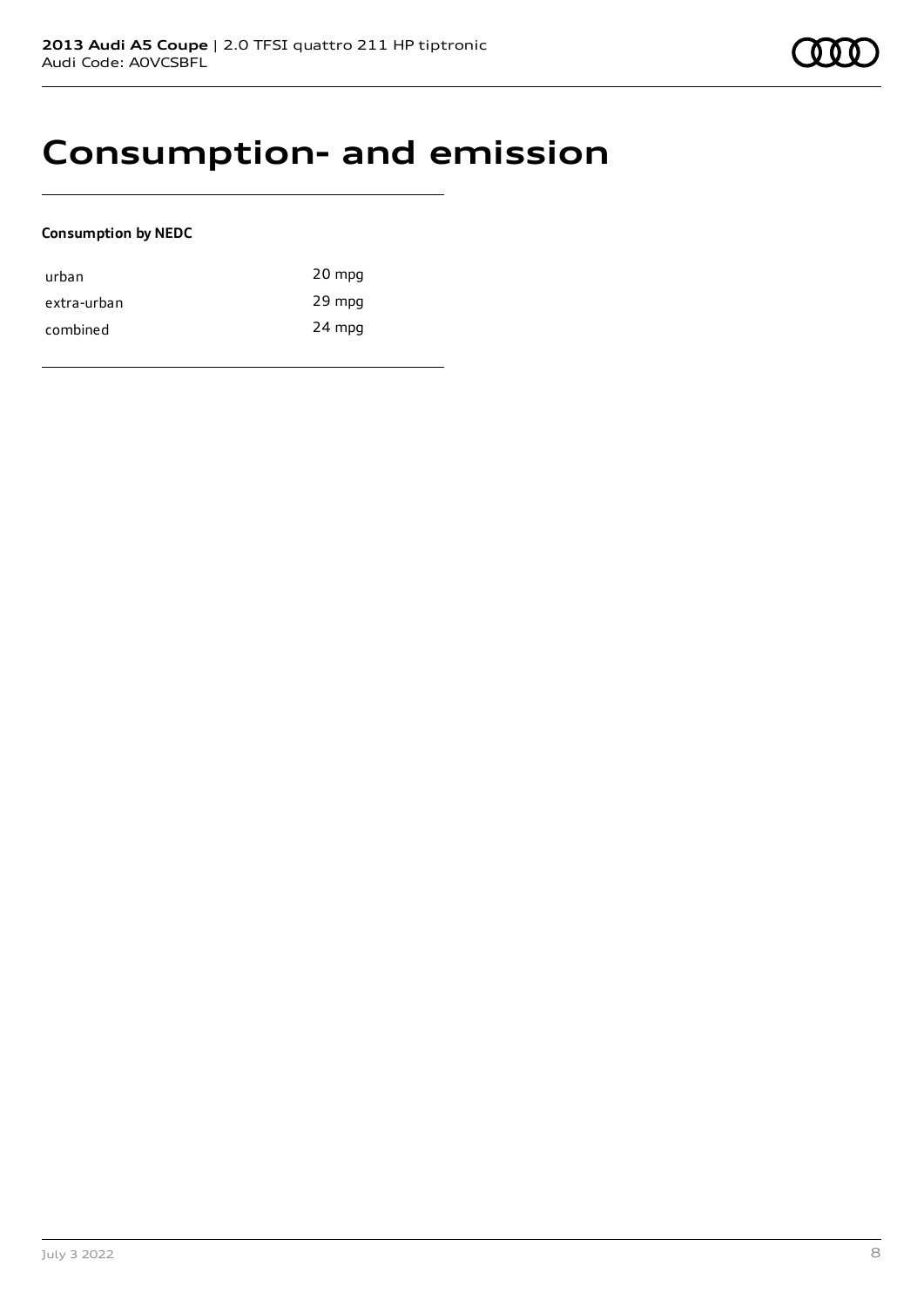## **Contact**

Dealer **Audi Hampton**

2712 Neil Armstrong Pkwy Ste A 23666 Hampton VA

Phone: 7578658000 FAX: 7577662661

www: [https://www.audihampton.com](https://www.audihampton.com/)